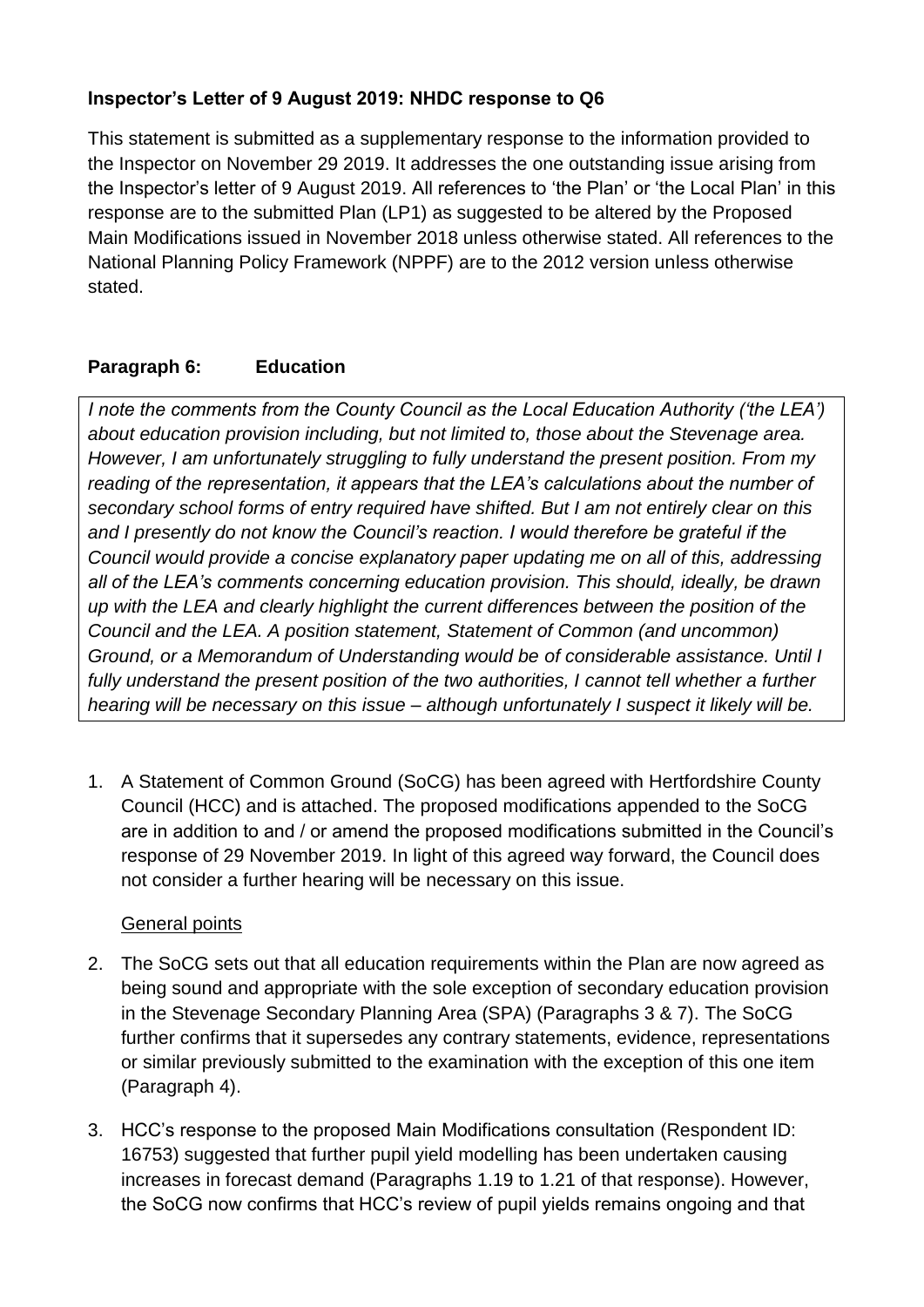the ratio of 1 Form of Entry (FE) of education requirements per 500 homes remains appropriate (Paragraphs 5 & 6 of the SoCG). This is the approach used in the Plan and which informed the original hearing sessions held between November 2017 and March 2018. No further action is required on this point.

#### Stevenage Secondary Planning Area

- 4. HCC maintains its objections to NHDC's approach in this area whilst NHDC maintains that the approach in the Plan is appropriate and sound (Paragraph 9). Notwithstanding this difference, an agreed way forward is presented.
- 5. The SoCG clarifies that there *could* now be a long-term need for an additional 4FE of secondary provision in the Stevenage SPA beyond that currently planned for. This arises from potential changes in the existing schools estate, rather than from any change in assessment of pupil yields (Paragraph 12). However, this is a long-term issue which is subject to change given the particular complexities of planning and forecasting in this area (Paragraphs 13 to 15).
- 6. The SoCG clarifies that a final decision on long-term arrangements will not be made for some time and that the current strategy would not see a requirement for any secondary education provision within NHDC until the late 2020s (Paragraphs 13 and 16).
- 7. In light of the statutory review timetables for other authorities in the Stevenage SPA, it is agreed that the most appropriate means of addressing this issue is through an early review clause which aligns NHDC with the review timetables for East Hertfordshire and Stevenage and allows the authorities to collectively revisit this matter (Paragraphs 18 to 20). This will allow secondary education requirements in the Stevenage SPA to be re-looked at holistically once there is greater clarity on Academy and Free School arrangements and updated monitoring information relating to the actual and likely future implementation of currently planned development across the Stevenage SPA.
- 8. Stevenage and East Hertfordshire Councils have agreed in principle to the production of a wider Memorandum of Understanding relating to the monitoring and review of this matter (Paragraphs 21 and 22).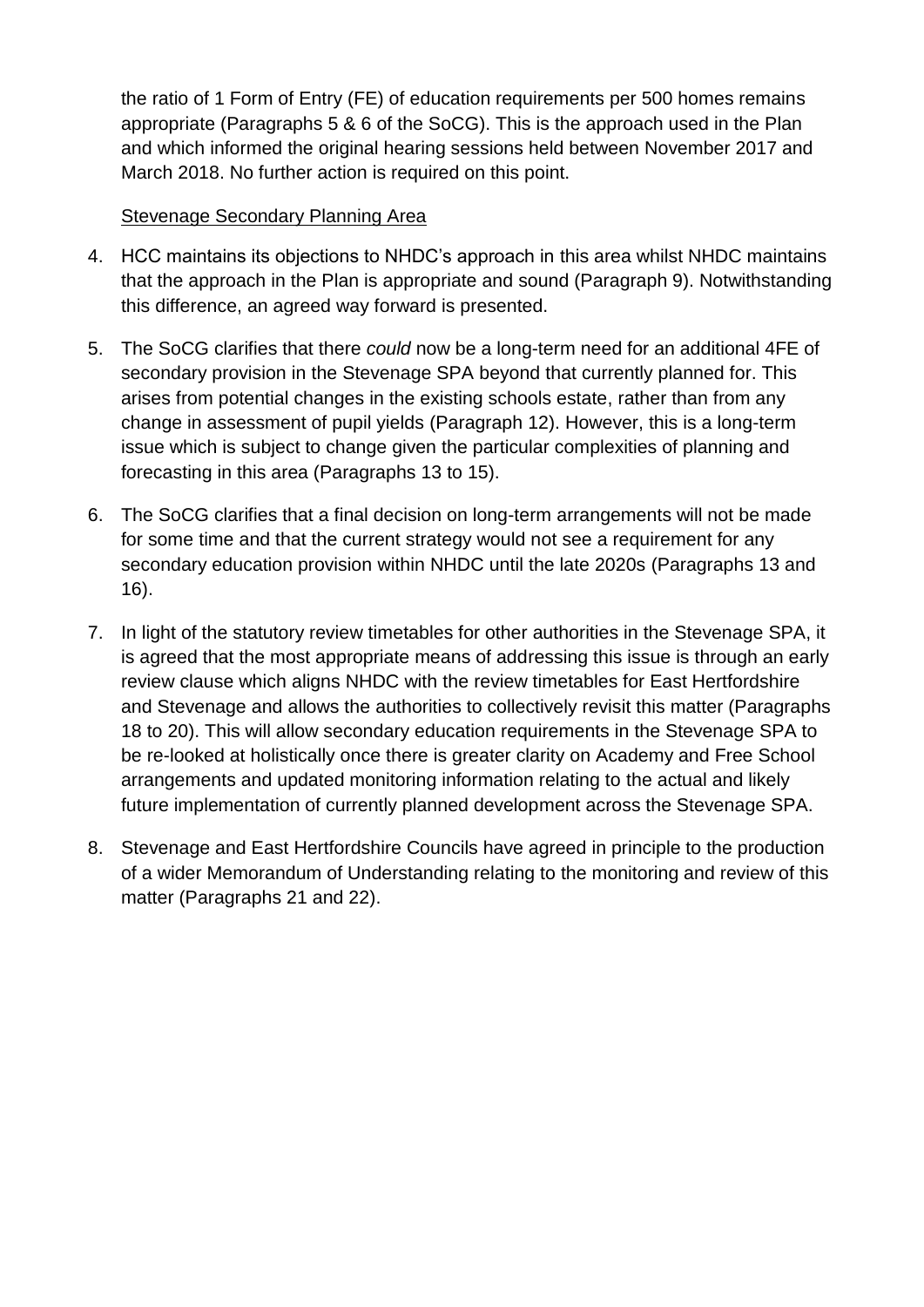## **North Hertfordshire Local Plan 2011-2031 Examination in Public**

# **STATEMENT OF COMMON GROUND**

As agreed between North Hertfordshire District Council And Hertfordshire County Council

Concerning education matters

**December 2019**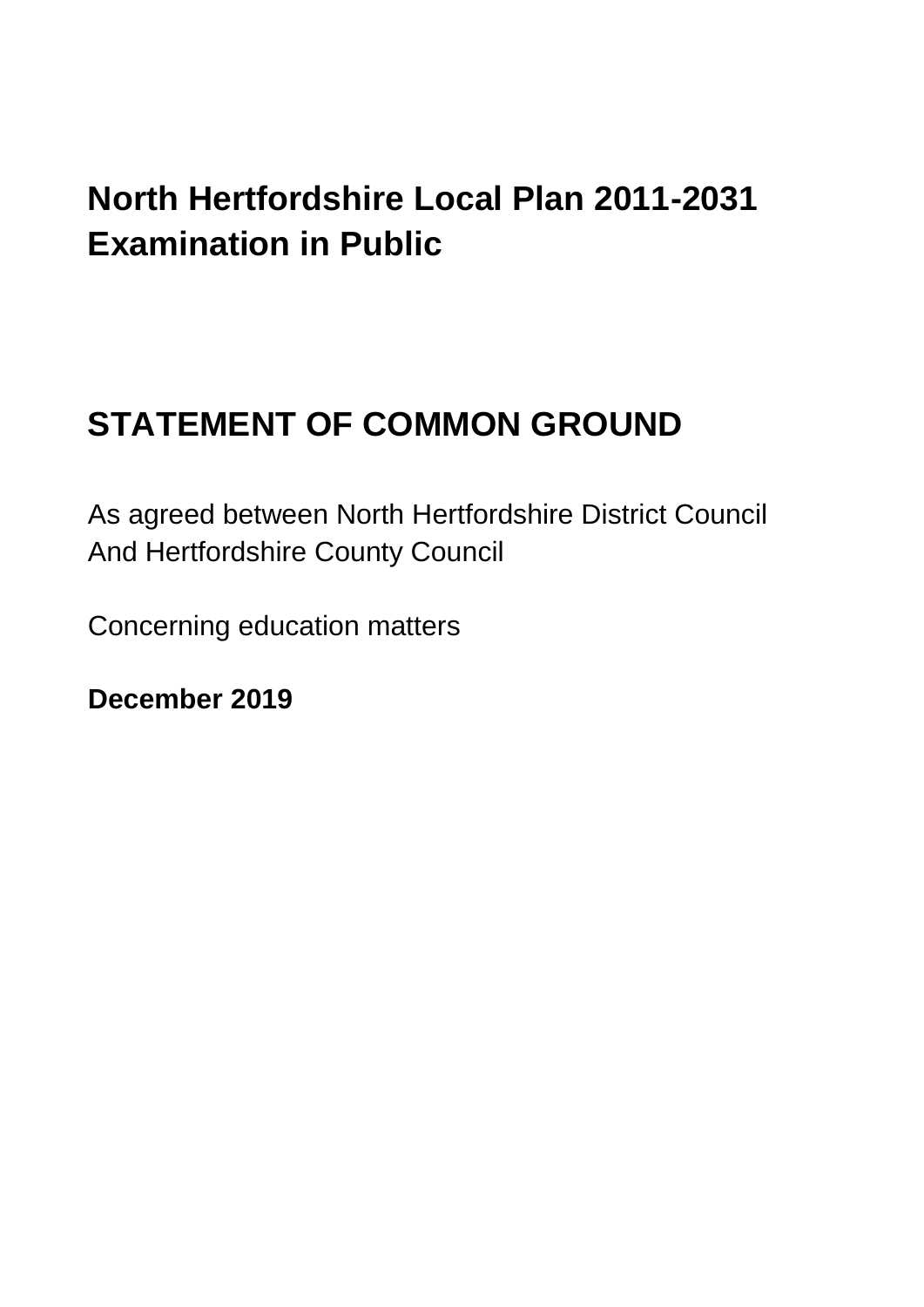- 1. This is an agreed statement of common ground between North Hertfordshire District Council (NHDC) and Hertfordshire County Council (HCC) in their role as the local education authority. This statement relates to education matters in the North Hertfordshire Local Plan 2011-2031 (the Plan). The purpose of this statement is to provide the Inspector with a summary of the areas of (dis)agreement between the parties in response to his letter of 9 August 2019.
- 2. All references to 'the Plan' in this response are to the submitted Plan (Examination Library reference LP1) as suggested to be altered by the Proposed Main Modifications issued in November 2018 unless otherwise stated. All references to the National Planning Policy Framework (NPPF) are to the 2012 version unless otherwise stated.

#### Summary

- 3. It is now **agreed** that all of the policy requirements and statements relating to education within the Plan are sound and appropriate with the sole exception of the matter identified in Paragraph 7 below.
- 4. It is **agreed** that any statements, evidence, representations or similar that have previously been submitted to the examination and which set out any position to the contrary are superseded by this Statement of Common Ground, with the exception of those statements, evidence, representations or similar previously submitted in relation to the matter identified in Paragraph 7 below.

#### Overall approach to determining education requirements

- 5. HCC are currently in the process of reviewing their approach(es) to determining pupil yields in light of the revised National Planning Policy Framework (February 2019) and associated Planning Practice Guidance, guidance issued by the Department of Education and their own survey and consultation work.
- 6. However, the outcome of this process is currently unresolved. It is therefore **agreed** that the ratio of 1 Form of Entry (FE) of education requirements per 500 homes remains a robust and appropriate basis for the Plan. The Plan's overall approach to determining education requirements is **agreed** as being sound.

### Secondary education provision in the Stevenage Secondary Planning Area (SPA)

- 7. It is **agreed** that the sole area of disagreement between the parties relates to the proposed distribution and size of future secondary education provision in the Stevenage area. The approach to dealing with this one area of uncommon ground is set out below.
- 8. The Plan makes provision for 8FE of additional secondary education. This consists of 4FE of provision within the proposed GA2 allocation to the north-east of Great Ashby and 4FE of provision within the proposed KB4 allocation to the east of Knebworth.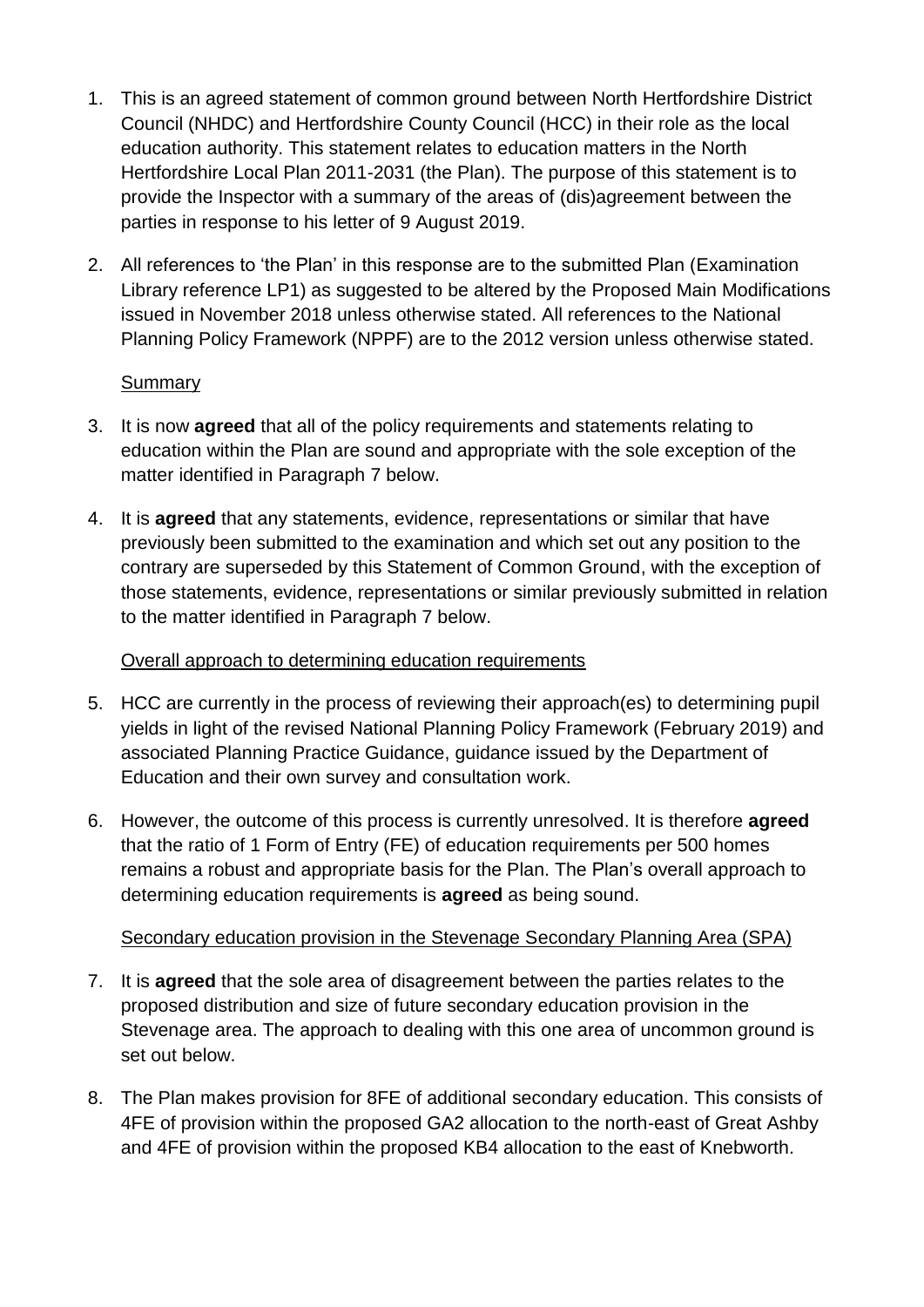- 9. HCC maintain their objections to this planned provision in terms of its location, size and deliverability for the reasons previously given to the examination. NHDC maintain this is an appropriate and sound approach for the reasons previously given to the examination.
- 10. Notwithstanding the outstanding objections of HCC, it is **agreed** that the measures set out in this statement provide appropriate mechanisms for the ongoing monitoring and review and / or resolution of this matter;
- 11. Since the conclusion of the scheduled hearing sessions in March 2018, HCC has continued to update information relating to the potential capacity of the existing schools estate within Stevenage. Currently, all but one of the secondary schools in Stevenage is their own admitting authority and control their own admission arrangements. HCC has no control over the number of places they offer.
- 12. In light of this additional information, and at the present time, it is **agreed** that (potential future) change(s) in Academy admission arrangements and / or new Free School provision within Stevenage could now result in a long-term need for up to a further 4FE of additional secondary provision in the Stevenage SPA. This further 4FE is over and above that which was previously identified and which is currently planned for. This would be required to offset:
	- A potential reduction in admissions to the existing Barnwell Academy of 1FE;
	- The associated loss of previously identified expansion potential at this school of 1FE;
	- The present DfE approval for a new 6FE Free School in Stevenage, likely to be sited on the former Barnwell East site. This compares to a previous assumption of a new 8FE school at this location. This is a reduction of 2FE.
- 13. It is **agreed** that, if these changes were to be realised in full, there is likely to be sufficient capacity within the existing and proposed new secondary education estate within the administrative area of Stevenage Borough to accommodate demand arising from across the Stevenage SPA to the late 2020s. It is **agreed** that the current strategy is that these sites and options would be utilised in advance of any requirement to deliver additional secondary education provision within NHDC.
- 14. It is **agreed** that long-term forecasts of secondary education requirements in this area as well as the available capacity in the schools can change and therefore these will continue to be reviewed on a regular basis to inform an appropriate strategy to deliver sufficient education provision to meet need.
- 15. It is **agreed** that forecasting education demand that will arise from new developments over the long-term is challenging; It is difficult to predict with certainty how and when school places will be needed until developments are built and new families move in. It is further **agreed** that this is a particularly complex issue in the Stevenage area where housing developments have been proposed by three local authorities (North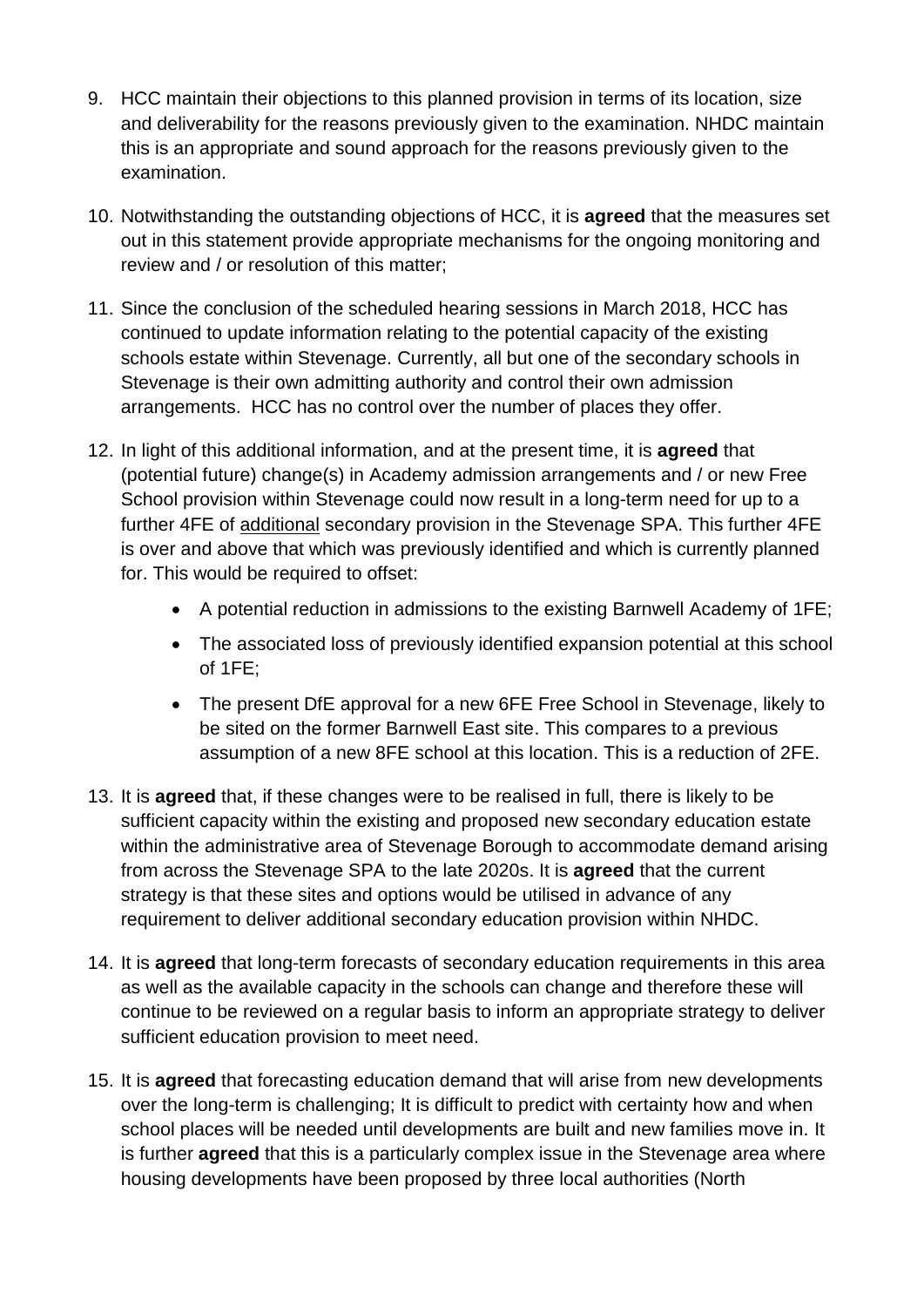Hertfordshire, East Hertfordshire and Stevenage) across a wide number and variety of sites contained in separate local plans.

- 16. Notwithstanding the outstanding objections of HCC, it is **agreed**, subject to the measures outlined below, that a final decision on long-term arrangements for secondary education provision in the Stevenage SPA that might involve land within NHDC will not occur until the time of (or beyond) the next round of local plan reviews within this area.
- 17. NHDC consider that the allocations and requirements collectively set out within these plans represent a sound and robustly evidenced means of addressing longer-term education requirements that could meet demand well into the 2030s. However, this point is not an area of common ground with HCC.
- 18. It is therefore **agreed** that this issue needs to be kept under review particularly as alternative sites and opportunities which supplement those identified in current Plans and / or better address the County Council's operational preferences may arise over the intervening period.

#### Way forward

- 19. It is **agreed** that, in light of the current matter on which agreement cannot be reached, the most appropriate means of addressing these issues in the Plan is through a focussed early review clause. This would commit to monitoring of forecast secondary education requirements and schools capacity to determine whether a review is required by October 2023. Proposed modifications that would give effect to this approach have been **agreed** and are attached at Appendix 1.
- 20. This proposed review timetable broadly coincides with the statutory five-year review requirements for the local plans of East Hertfordshire (EHDC) (adopted October 2018, statutory requirement to review by October 2023) and Stevenage (SBC) (May 2019 / May 2024) providing opportunity for a coordinated approach across the Stevenage SPA under the Duty to Cooperate or any alternate approaches to joint planning.
- 21. It is **agreed** that a separate Memorandum of Understanding (MoU) will be prepared between NHDC, EHDC, SBC and HCC outside of this current examination process. This will set out a program of actions and the nature of the working relationship for this monitoring and review process with the intention of agreeing a co-ordinated approach to this matter across the Stevenage SPA.
- 22. It is **agreed** that the proposed MoU should allow ongoing review aimed at giving transparency and clarity with regard to the strategic issue of secondary education provision. It should set out the future work needed to monitor, review and to potentially resolve issues relating to secondary education provision within the Stevenage SPA.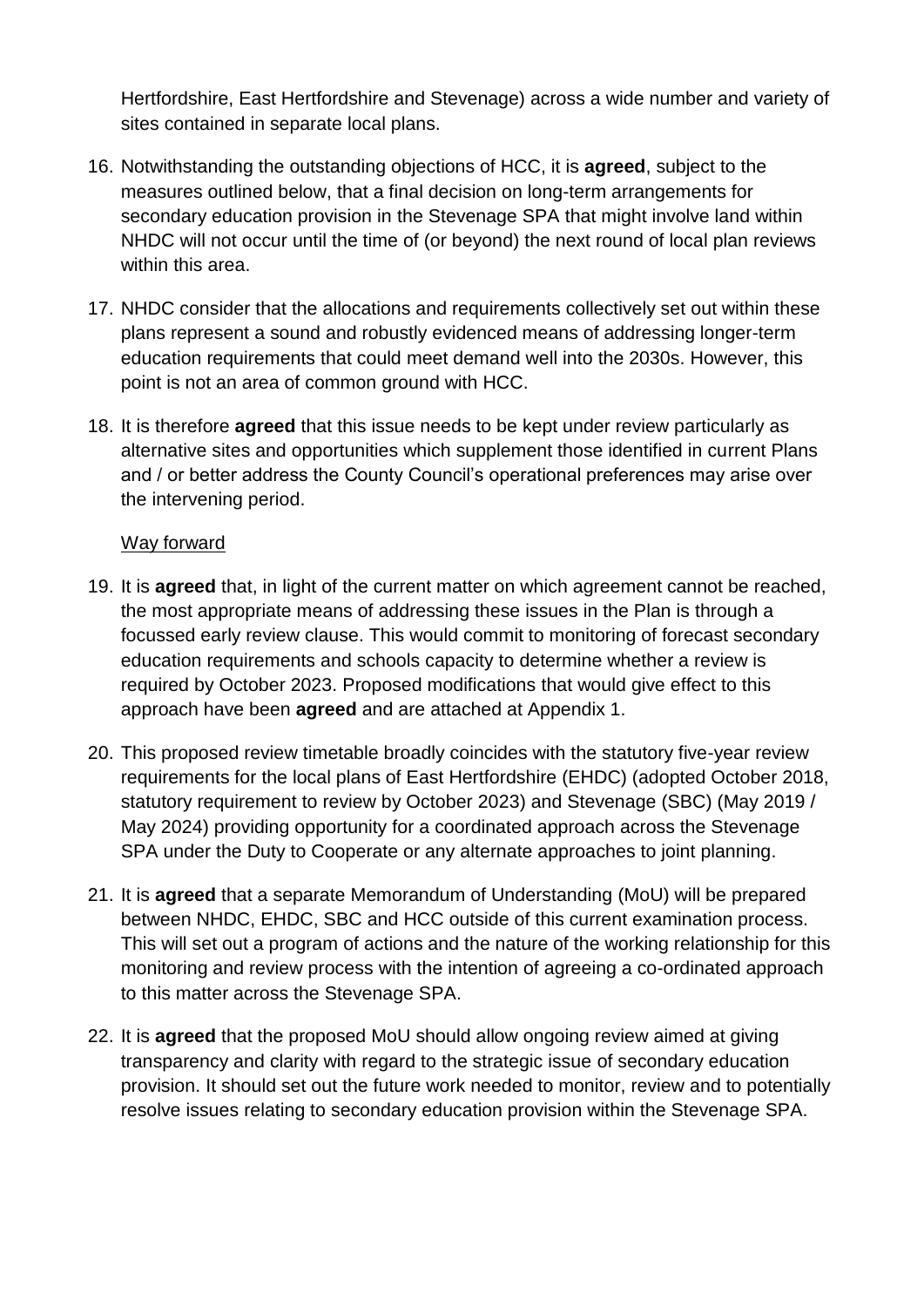### **Conclusion**

23. In the above context and subject to the modifications attached to this Statement it is **agreed** that the Plan can be found sound.

| <b>Councillor Paul Clark</b>                                   | <b>Councillor Derrick Ashley</b>                                      |
|----------------------------------------------------------------|-----------------------------------------------------------------------|
| Deputy Leader and Executive Member<br>for Planning & Transport | Executive Member, Growth,<br>Infrastructure, Planning and the Economy |
| Signed on behalf of                                            | Signed on behalf of                                                   |
| <b>North Hertfordshire District Council</b>                    | <b>Hertfordshire County Council</b>                                   |
| 09/12/2019                                                     | 06/12/2019                                                            |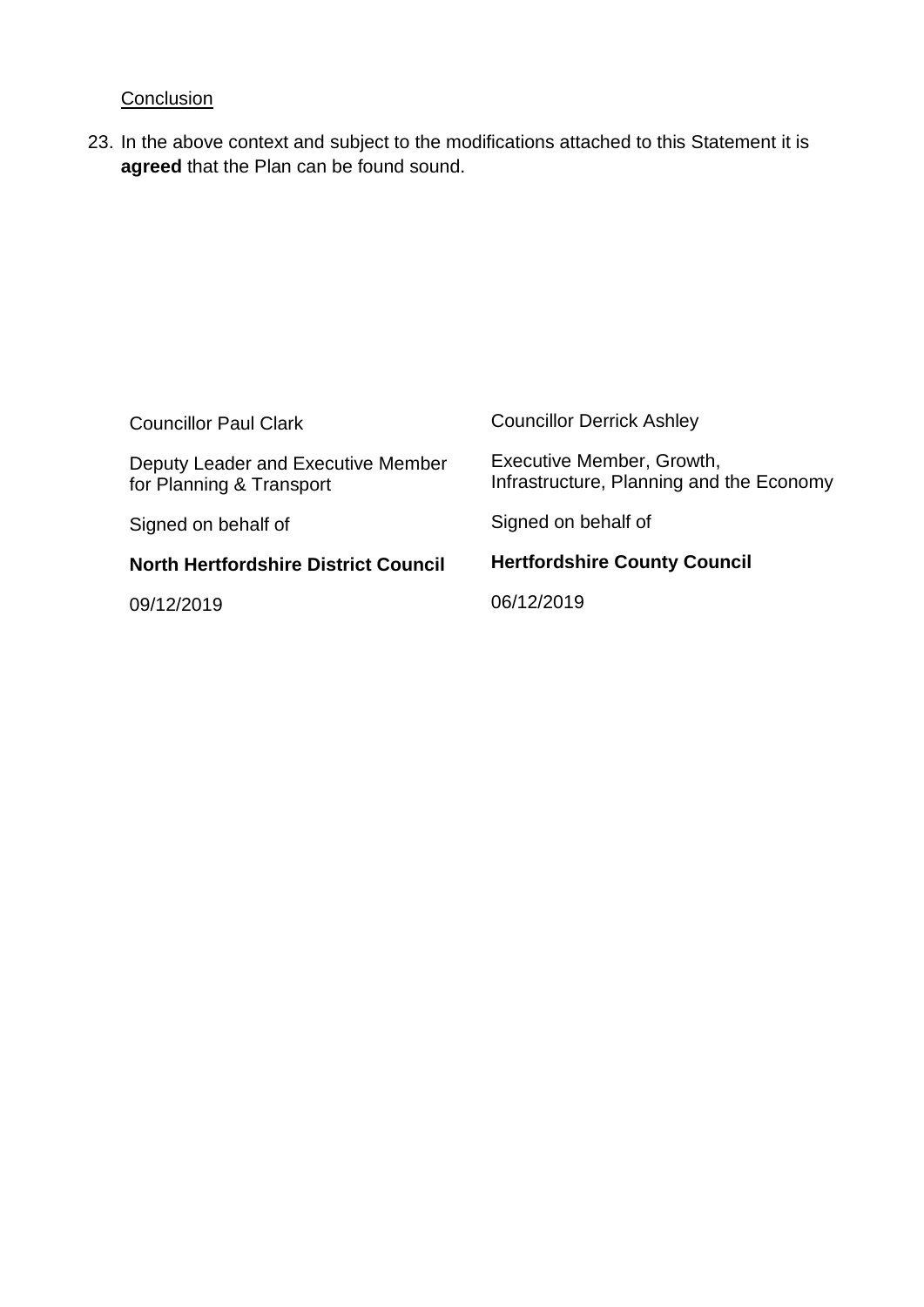#### **Appendix 1: Agreed proposed modifications to the Plan**

Text which would be added to the plan as a consequence of these modifications is shown in **bold**. Text which would be removed from the plan as a consequence of these modifications is shown struck through. Changes included in the original Schedule of proposed Main Modifications (November 2018) are shown in black text. The further modifications now proposed are shown in red text.

| Ref.                    | Page<br>(LP1) | <b>Policy / Paragraph</b>                   | <b>Modification</b>                                                                                                                                                                                                                                                                                                                                                                                                                                                                                                                                                                                                                                                                                                                                                                                                                                                                                                                                                                                                                                                                        | Reason / source /<br>notes |
|-------------------------|---------------|---------------------------------------------|--------------------------------------------------------------------------------------------------------------------------------------------------------------------------------------------------------------------------------------------------------------------------------------------------------------------------------------------------------------------------------------------------------------------------------------------------------------------------------------------------------------------------------------------------------------------------------------------------------------------------------------------------------------------------------------------------------------------------------------------------------------------------------------------------------------------------------------------------------------------------------------------------------------------------------------------------------------------------------------------------------------------------------------------------------------------------------------------|----------------------------|
| MM<br><b>XXX</b>        |               | SP10(e)                                     | e. Work with Hertfordshire County Council and education providers to<br>ensure the planning system contributes to the provision of sufficient<br>school places and facilitates the provision of new or expanded schools in<br>appropriate and accessible locations. This will include monitoring of<br>projected future demand to determine by October 2023 whether a<br>review of the secondary education strategy set out in this Plan for the<br>Stevenage area is required in order to accommodate long-term demand;                                                                                                                                                                                                                                                                                                                                                                                                                                                                                                                                                                   |                            |
| <b>MM</b><br><b>XXX</b> |               | After Paragraph<br>4.127 (new<br>paragraph) | Forecasting education demand that will arise from new developments over the long-<br>term is challenging. It is difficult to predict with certainty how and when school<br>places will be needed until developments are built and new families move in. This is<br>a particularly complex issue in the Stevenage area where housing developments<br>have been proposed by three local authorities (North Hertfordshire, East<br>Hertfordshire and Stevenage) across a wide number and variety of sites contained in<br>separate local plans. These plans set out allocations and requirements for secondary<br>education that could meet demand well into the 2030s. However, this issue needs to<br>be kept under review particularly as alternative sites and opportunities which<br>supplement those identified in current Plans and / or better address the County<br>Council's operational preferences may arise over this period. We will monitor long-<br>term forecasts of demand with the County Council and determine by October 2023<br>whether any further action is required. |                            |